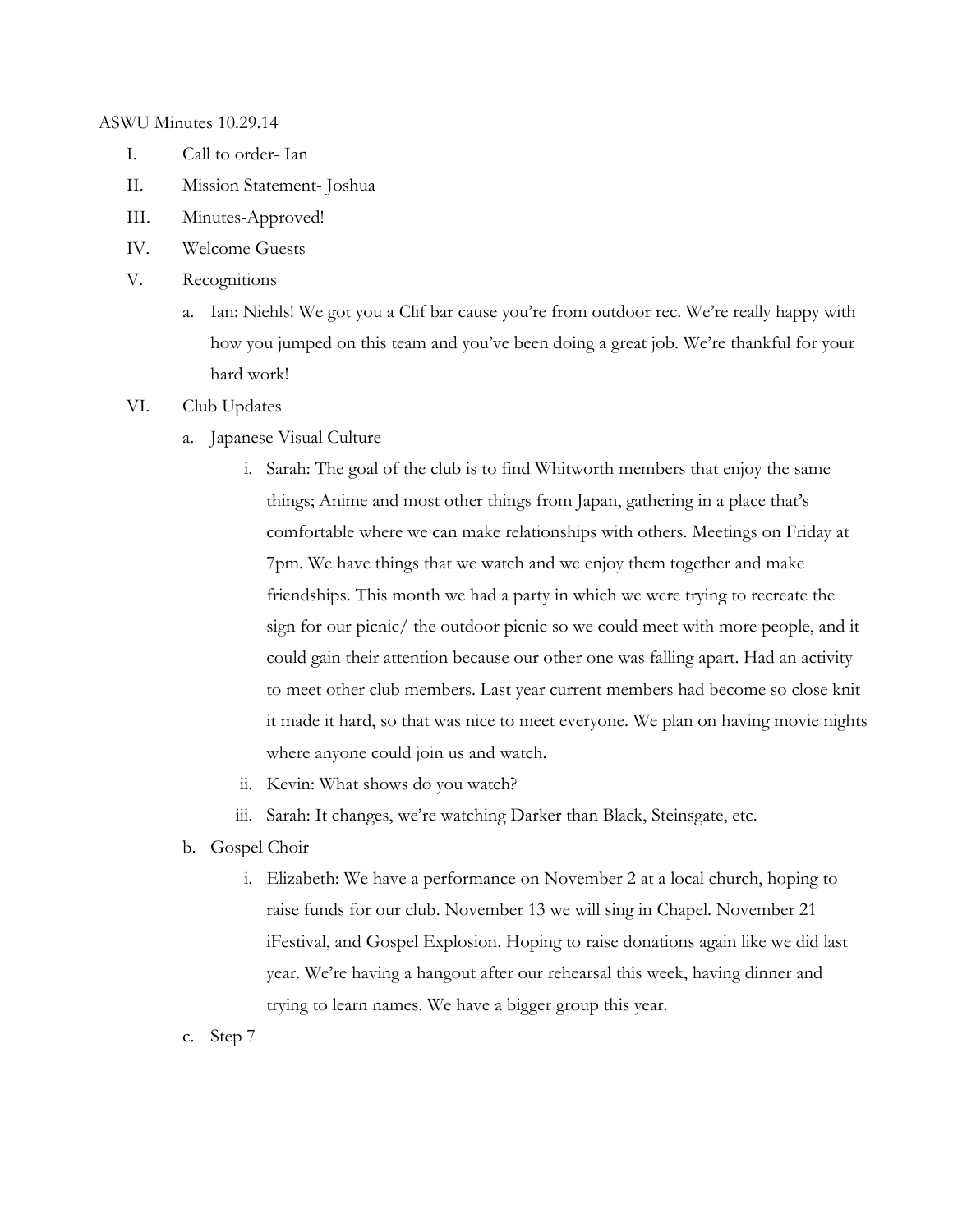i. Elizabeth: Last Wednesday we led…development day and did training in blocks. A lot of faculty, administrators and the provost came, hoping to be doing mandatory faculty development day in the spring and faculty retreat next fall.

### VII. Discussion:

- a. ASWU Inclusivity **(25 min)**
- b. Ian: Taking time to talk about the email I sent you guys last Thursday. Starting a conversation of what it means to be inclusive in ASWU. Starting this conversation- what values does ASWU hold right now, and what things are we holding to right now?
- c. Jacob: It's very open. I would say last weekend we showed a little bit of commitment in that we, in the heat of the moment, took the things that were said in a personal way and stood up. Not all of us, but you could tell it affected a lot of different people in different ways. I think we showed commitment in that way.
- d. Joshua: I know we talk a lot about how we are a voice for the students, maybe that was a reality check to how open we are to representing the students vs. our own opinions.
- e. Guest: Can you enlighten the guests of what happened?
- f. Ian: Last week we had a club update about Students for Life club. They did the event last Tuesday about Planned Parenthood. It led to an environment where ASWU wasn't holding to our mission statement I would say, and it was not what I know ASWU is or what it could or should be and what we have been before. This is a conversation to see how we can make it a more welcoming environment to have conversations that are controversial and how we deal with differing opinions. I want us to focus on what we can do now for the future because we're talking about issues that are hard to talk about, and I know some of you go through situations where you might not agree with what you're talking about so this is a good conversation for the future.
- g. Graham: It's important to prioritize what's being talked about at the time. For club updates if you want to talk more about what you're doing that's ok but categorize your time with what's appropriate.
- h. Ian: I mentioned in the email how we could have shaped that conversation more responsibly. I think we should have stepped in earlier and we take responsibility for that, but this is a conversation that should be happening. Something like this happens every year, it's a conversation that comes up.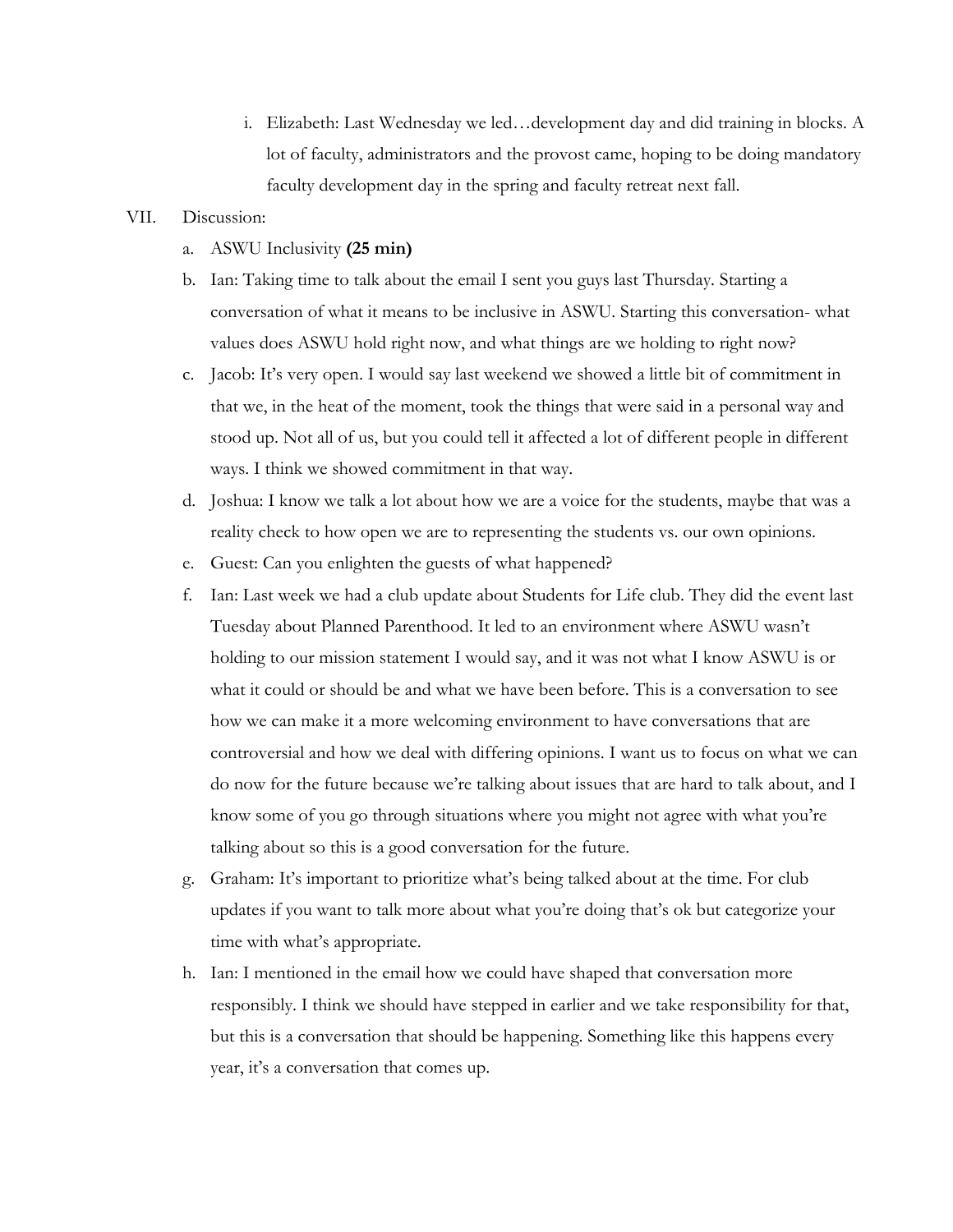- i. Bre: I've talked to some people about it. Our mission statement says an honest representation of our diverse student body, and wondering if that's an objective representation and when do personal values come into that. We should clarify as a group what that means.
- j. Ashton S: We should look at when you speak in your position and when you speak for yourself, and to announce that. If you feel it's directly relevant to speak your position then say that first, or that you are talking about what you believe on this issue. Taking that step would make us think before expressing our views and thinking if there's a better time to express that.
- k. Jordan: What would you say for people who don't have specific constituents?
- l. Ashton: I think it gives you reason to think about who is missing, but if you're speaking for your opinion you should say so.
- m. Jacob: I think ASWU by extension is a diverse representation in our own sense. There will be people who agree with other people and opinions. In that light I think that conversation got out of hand but I'm also a person who doesn't think conversation is a bad thing. Being able to express our diverse opinions I think is actually admirable.
- n. Ian: I think confrontation is ok but I think what we did was not create an environment where it was ok to bring in differing opinions and views. We didn't show enough respect to a view that was maybe different that your own. I think it's ok but we could have handled it better.
- o. Matt: Regardless of who you're representing, one big purpose of ASWU is to foster conversation and one of the main things we can do is protect the voices that make the conversation. Regardless of your constituency or views, if you're shutting down a conversation I think you're in the wrong.
- p. Ian: I also want to think about values we made at camp. Transparency, growth, be inclusive, representative, connected, approachable, collaborative, support ourselves and others, outside the box, know what voices are missing, be a duck, fun, honesty, ownership and accountability, informed vibes, innovation, give grace, leading, time management, etc…Those are things as a team we brainstormed together. Things we saw as valuable for ASWU on this campus. I know it's a thing we have to do every Wednesday to read the mission statement, but I encourage you to think about what that actually means. Thinking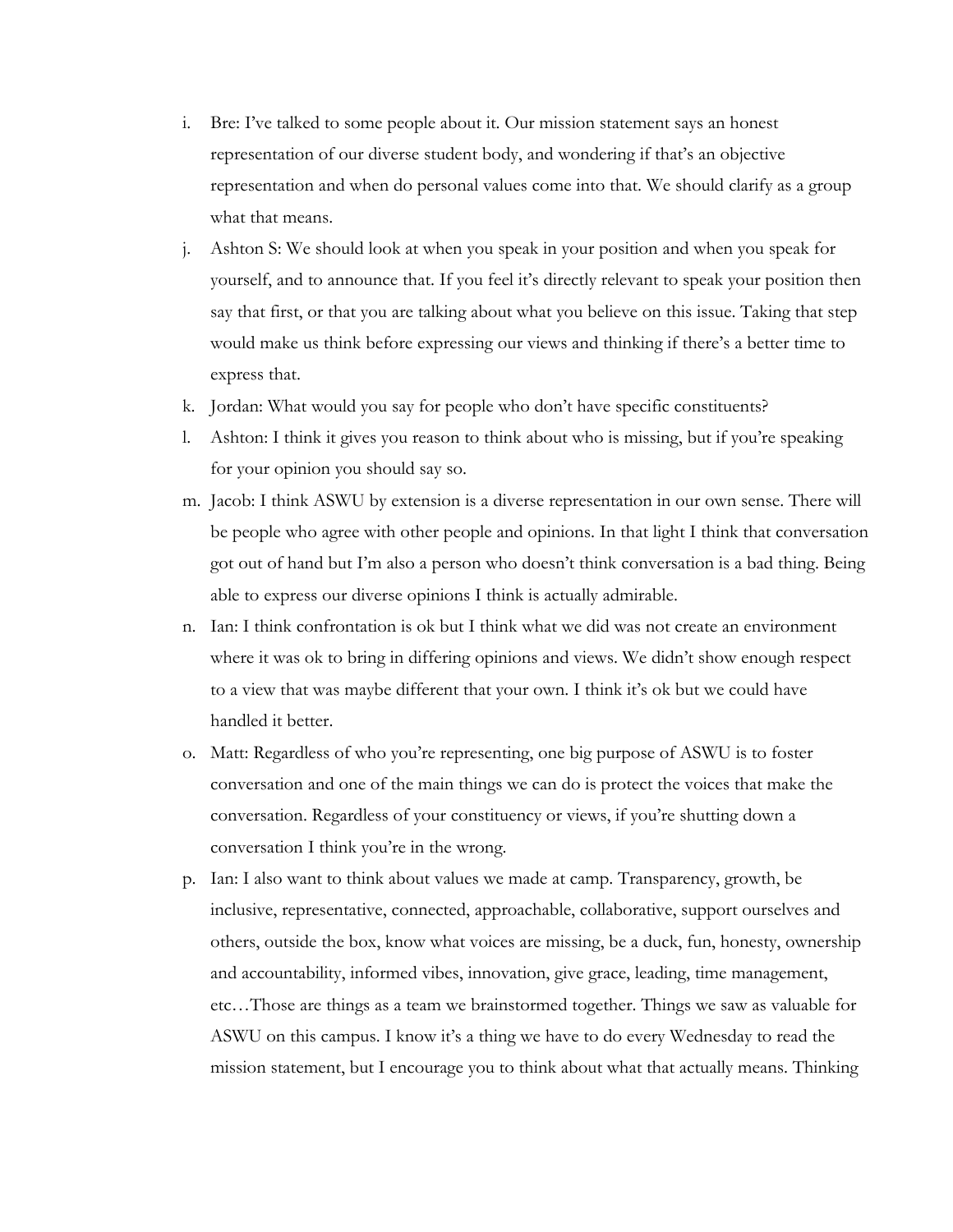about why we joined ASWU in the first place. Think about that and what values you hold yourself to and what we agreed on as a team.

- q. Jacob: After hearing that list, I could work on being a duck more. Letting things that kind of adversely affect you—shake it off. Maybe I don't speak for everyone but I should've held myself accountable to that.
- r. Raleigh: One of the things in the email we received was when I stood up and read a quote one of my friends sent me about how she felt. Realizing how I put him on the spot about that quote; I felt I was representing individuals at Whitworth who gave me the power to voice their thoughts to the many. I felt it appropriate to be able to voice this and enjoy the dialogue that followed and how Michael really did present the club's opinion to this anonymous text.
- s. Graham: I feel like we've never handled a club update that way before, maybe changing how we do club updates.
- t. Jerrica: That also goes back to what Matt was saying about discussion, and deciding if this is the time to have the conversation or to save it for another time. I felt it wasn't the right time to have that conversation but it wasn't stopped so just thinking about that.
- u. Ian: If there's something you think we should bring up another time, you have freedom to bring it up another time. If no one agrees then ok, but if the whole room is feeling that way but we're still going through it let's just end it there and save time. We can come back to the conversation at another time and be more ready for it.
- v. Joshua: Going back to what Raleigh said, it's tough. We want to be representative but sometimes opinions are condescending. In that situation it was a group against an individual but sometimes in a group discussion you get to choose whether you take it personally. But that situation, that comment was straight at him and who he was representing so he had no choice but to take it straight on. When you want to direct something right at someone I think that's better in a non-group setting.
- w. Jacob: I don't think we attacked him personally. I don't think we challenged him as a person so much as the way that he brought the group forward in discussion during the club update. They could have done a better job framing the club update but we could've done better letting it roll off our back.
- x. Maggie: Why did you feel the need to challenge a club update?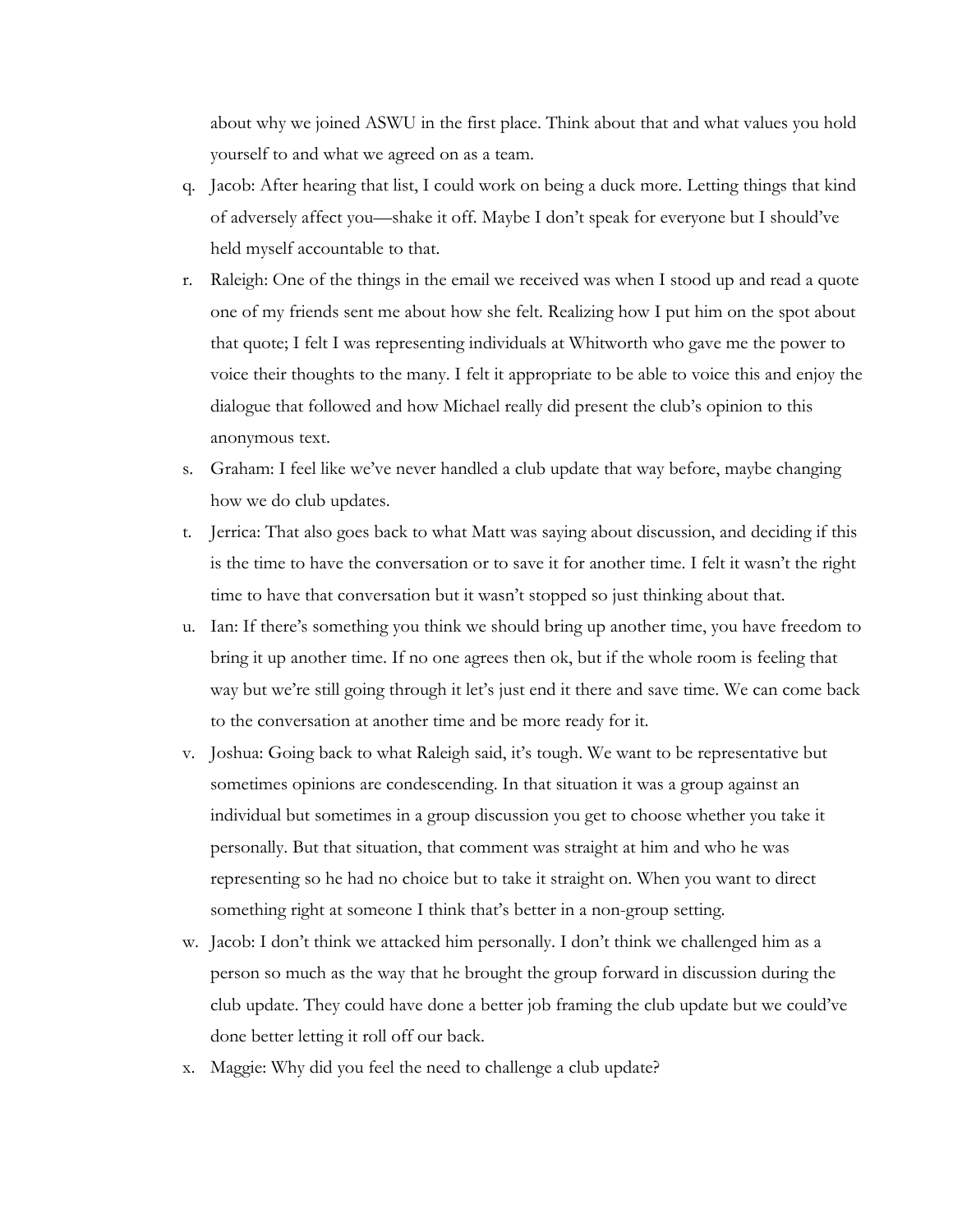- y. Samantha: It was different than a regular club update. He used it more as a time to talk about his opinion about what they had been talking about in the loop on Tuesday. It wasn't just about what they had been doing or what they had planned, it was a little more preaching involved so it put people on edge a little more.
- z. Graham: It seemed to me that he kind of was going on a regular club update and we kind of urged him to express his opinions and values.
- aa. Kai: Along with coming with the more preaching type approach to the club update, there were several questions of the club's ultimate focus for the club. There were several questions from multiple people that led him in that direction.
- bb. Matt: I think I would disagree that there wasn't an atmosphere of an adverse hostile environment. By the body language people were taking, it made the environment hostile. There was a comment expressed in the GE330 that someone expressed that he should not feel welcome, that we shouldn't welcome him because of his point of view and I think we should talk about that. Do we think he shouldn't be welcome here?
- cc. Bre: If he's not welcome here then where is he welcome?
- dd. Ian: We continued that conversation and brought up that that is our role to support all students and that is why we're here. That's where our funding comes from and we can't leave out some students. We are here to support everyone. I wouldn't say that was the group's opinion. What are some actual things we can do for the future?
- ee. Bre: I wouldn't say anything that happened was innately bad, but I think our language needs to be clear and opinions need to be objective not personal.
- ff. Ian: So trying to say it objectively as possible but making it clear and seeing if it's an appropriate time to do so.
- gg. Ashton: We need to respect club charters and the decisions of teams before us. Some clubs get re-chartered and we need to trust that they made a good decision and that they can do their jobs as well as we can and they thought this club was needed and necessary. We can have the discussions once a club is chartered but once it is then we need to support them in a welcoming way.
- hh. Jerrica: I'd also say, being careful with body language. People I know said they were closed off with their body language so doing that in a passive way if possible.
- ii. Graham: I think it's important to keep the agenda up there. What we should be doing.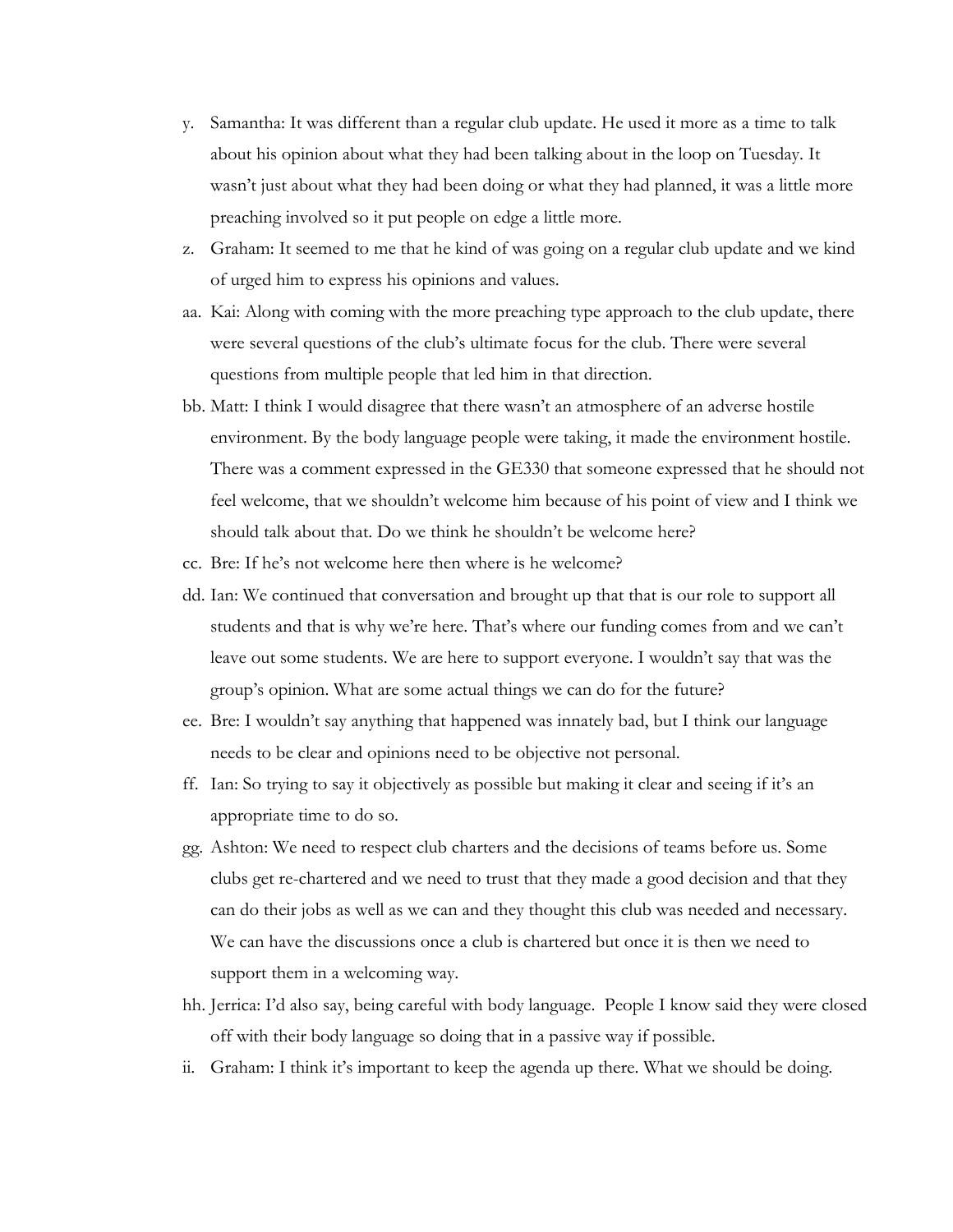- jj. Samantha: Talking about Ashton's point. When that club chartered there were strong initiatives. Asking the club how they've changed over the years.
- kk. Ian: If their values have changed it's good to be in the know of what's happening.
- ll. Ashton L: I was a voting member when they were voted in as a club and as our team has changed so has theirs. I think its good when we ask because with any club we are publicizing for them, giving an accurate representation of what the club is now.
- mm. Jordan: It seemed like the email was specifically about the body language that we had, so not really against our voices and questions. I think it was people were giving off a negative vibe towards the person. Understanding that we can challenge these people but unless you're fostering the conversation, try to keep a neutral face.
- nn. Lauren: Did we apologize to that club?
- oo. Kevin: We're in the process. I'll sit down with them.
- pp. Ian: I want to leave it with thanks for having this conversation. It's hard to be self reflective in ways we have failed, but we have potential to grow and do a lot better. We have so much potential in doing a much better job and learning. Last week it's what happened but it'll lead to this growth right here. I want to have everyone keep us accountable. Thanks to those who did so last week calling us out on the unfortunate environment we made. Calling ourselves out if you know you did something you probably shouldn't have done or could've done better. We have a lot on our plate but that's not an excuse; I ask you guys to keep this on your minds, grow from it, don't have any shamedoesn't lead to anywhere good.
- qq. Kevin: I've learned a lot about how to approach an update in the future, reviewing how clubs have changed and maybe we should assess how clubs have changed and what they're doing now.
- rr. Jenna: Is there any sort of accountability to that?
- ss. Kevin: They do a re-charter, it's not as intensive as the first charter is but its more for the process of budgeting.
- tt. Ian: It's a way to touch base and ask questions.
- uu. Jordan: Is that just a document they send in? Is there a way we could have clubs come in? vv. They do that.
- VIII. Reports & Vibes **(15 min)**
	- a. Ali: Pass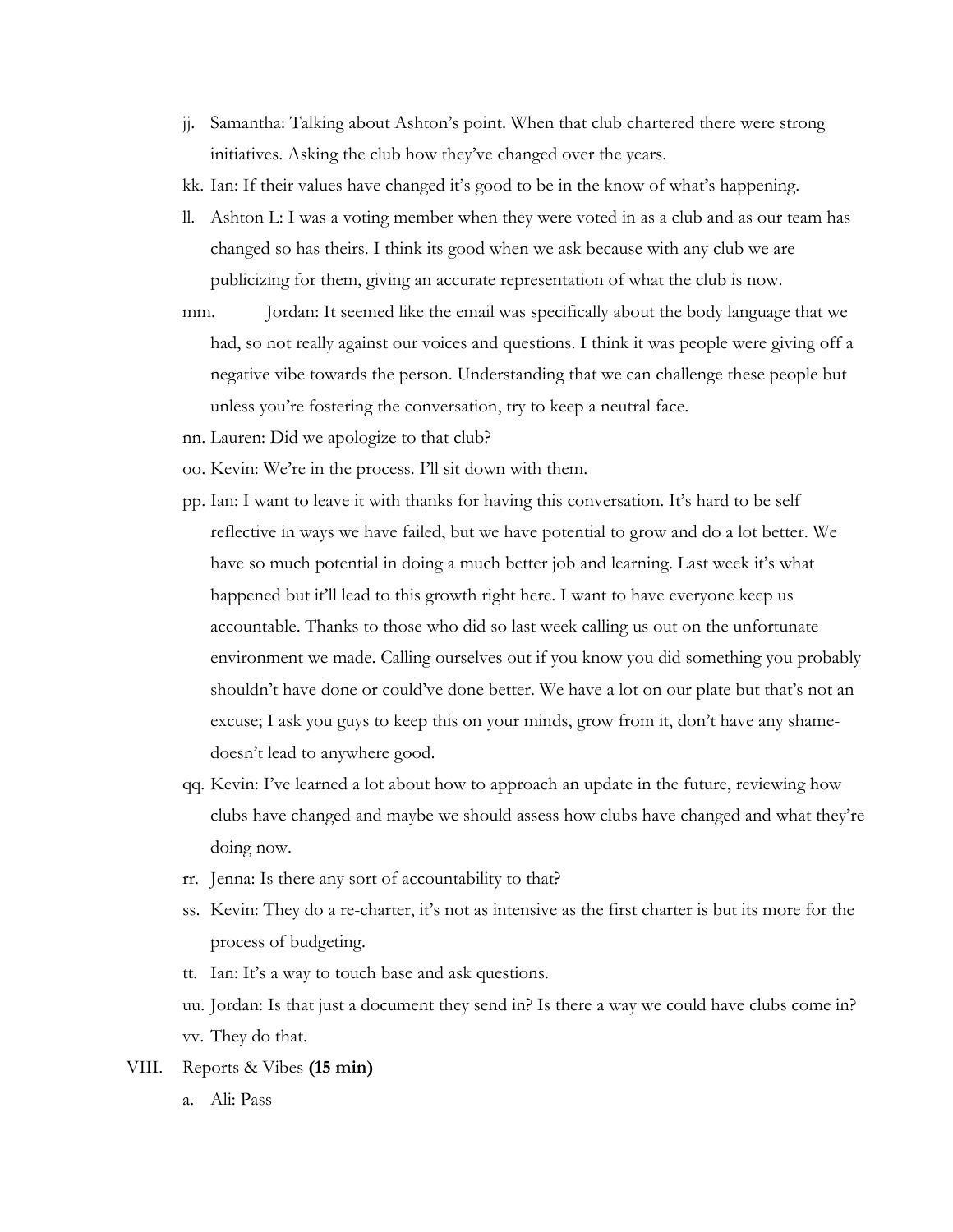- b. Jacob**:** 10 days away is Midnight Madness. It's pretty exciting. The first thing- I wasn't able to get Dutch Bros, but one of my buddies is a manager of a stand and I'm going to get a load of \$1 drink coupons I'll give out for free. Game during the event- 1 on 1 vs. Beck and Dan Dickau will come through and hopefully put the breaks on him. I have a need to spend more money on the event, if any of you have giveaway ideas that you want to see let me know.
	- i. Graham**:** How much money?
	- ii. Jacob**:** About \$3,000.
- c. Jacob**:** Volunteers thanks for signing up! I'll ask that you be there by 6:30 at the latest. I'll send out an email with more details about the event. Saturday November  $8<sup>th</sup>$ , 7pm. We will let people know at the beginning that there will be a drone flying around, not to touch it, etc. At your biggest costs just avoid it. If there's anyone else in here that feels a calling to volunteer and help let me know. Saturday November 1 will be the launch of promotions, I have a promo video (help from the sister of head coach Logie). We're in the process of the half court shot, shirts are coming should be here soon.
	- i. Jerrica**:** Can we send you things to announce during?
	- ii. Jacob: Yes make sure you get that to me by next Friday.
	- iii. Eric: Have you thought about having the Whitworth.fm sports broadcasters broadcast the event?
	- iv. Jacob: Is that something you'd be interested in doing?
	- v. Eric: It's just a suggestion.
- d. Laurel: I had a movie yesterday for Halloween and I don't have anything for a while
- e. Alicen: Monster Mash is this Saturday! \$2 for haunted house and \$1 for the dance. People need to bring their Whitworth ID's. You can't get in to the dance without your ID.
- f. Niehls: Fall Break was a good time for Outdoor Rec. Had a backpacking trip, Brad and Jacob led a trip to City Rocks, got some good climbing in. Fright Fest on Friday, at the climbing wall. Saturday we have a hike of the month, Thursday November 6 we have film fest for skiing and snowboarding.
- g. Matt: Tomorrow Kipos is hosting a Whitworth farmers market in Lied Square from 10-2, there will be Greenbluff produce, fresh honey, and other natural things, crafts, a homemade company that makes chips and salsa, you can come and get lunch from our community garden, etc.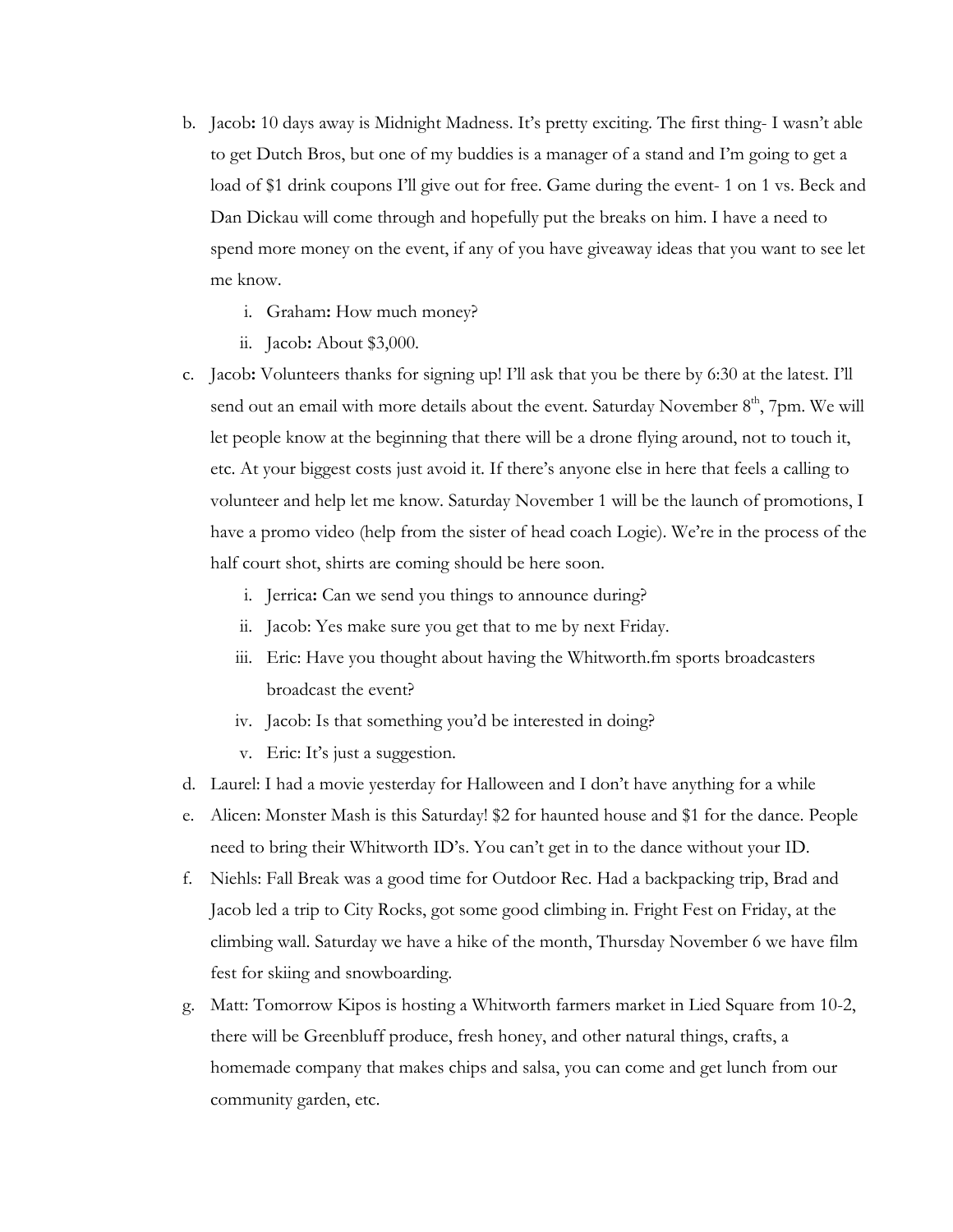- i. Graham: Can we use a card or cash only?
- ii. Matt: I'll tentatively say yes to the card.
- h. Joshua: Pass
- i. Saige: Pass
- j. Elaine: Pass
- k. Graham: Pass
- l. Erika: Someone put an improvised crosswalk by that gravel road [from Banbury to the soccer field] I think they spray-painted it on.
- m. Rigel: Haunted House starts at 8pm, we will stop selling tickets at 11pm. It'll probably be open until midnight, groups are 6-7 people. 5 groups inside the house at the same time, it'll take about 15 minutes to walk through. Basement, first floor and second floor. For Warren- I think we'll have you send groups every few minutes.
- n. Haley: Pass
- o. Aly: Get to Know ASWU prime time- Monday November 10. Email me what you're thinking if it works for you.
- p. Jerrica: East Hall Ball theme is Masquerade Ball. On the 14<sup>th</sup> at 9pm.
- q. Raleigh: Pass
- r. Bre: Pass
- s. Maryann: Pass
- t. Jenna: Pass
- u. Skylar: Pass
- v. Jordan: Playoffs have started! T-shirts should be coming in Monday. ASWU has a game at 4pm tomorrow.
- w. Samantha: Meeting with Nancy Hines and Lucas tomorrow to talk about the drill that's happening on the  $6<sup>th</sup>$  and how to inform students about it.
- x. Ashton L: I'm praying the senior cards come. I keep emailing to ask where they are, they should be here soon. Christmas party will be on December 4. I started planning early but vendors really get on your stuff.
- y. Ashton S: Liberty in North Korea tonight, they have a lot of interesting insight to share with us. They're also selling things to keep up with donations.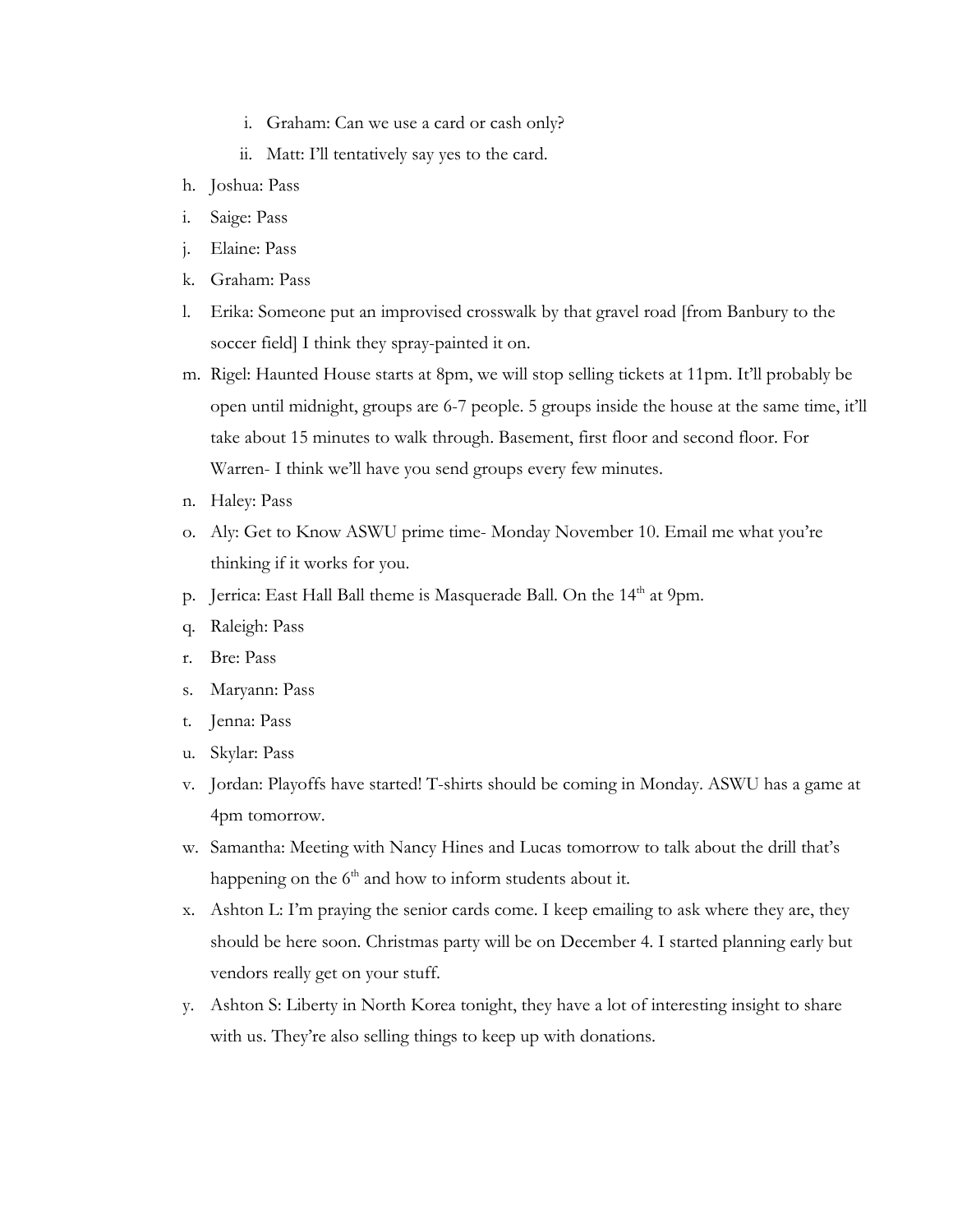- z. Lauren: One of my residents is concerned about library hours. Boppell Coffee House is coming up, if you have cool ideas for who should perform or if you want to perform, let me know. November 13<sup>th</sup>. Visual artists as well as people who perform things.
- aa. Elena: Open house party for the health and counseling center tomorrow, free food and treasure hunt, etc. 4-6pm tomorrow.
- bb. Ian: What did people think about this fall break; did we offer enough things on campus? [general consensus- no] We want to make sure we have options for people, that's good to know.
- cc. Kevin: We just passed a requisition for a conference for [club]
- dd. Eli: Timecards, those need to be done. Prime time tomorrow helping lead people to the town hall if you can.
- IX. ASWU Sustainability Conversation **(15 min)**
	- a. Matt Keiper, Kevin Gleim, and Eli Casteel
	- b. Matt: Revising this document to add to the FSOP's. We wrote this up- starting this conversation again and hopefully get a yes or no vote by the end. This is addressing our need to offset the carbon emissions we're making through our efforts as ASWU. Every time we bring in an artist, entertainer, or go to the store, whenever we're travelling using fossil fuels we are emitting a certain amount. We have the responsibility to take care of that because we're the ones personally doing it. We are directly hurting the environment in this measureable way. We can read through this document and answer questions after.

### Sustainability Regulations

- A. Any ASWU transaction that requires the transportation of people by fossil fuel sources will require an appropriate offset for carbon emissions. This includes air travel for performers, car trips to conferences, car trips for event items at the grocery store, etc.
- B. All accounts overseen by the FVP including coordinators and clubs are to use the rules detailed in the following subsections.
- C. Any Whitworth account not overseen by the FVP including non-ASWU affiliated groups (Chapel, URec, Green Dot, etc.) must also follow these Sustainability Regulations in order to receive ASWU funds.`
- D. Offset costs will be placed in the Carbon Offset line item under the Sustainability Coordinator.
- E. Near the end of the school year, the Carbon Offset line item will be used to buy offsets through a determined offset company with the option of using some the money to buy and plant trees together as a body.
- F. When fully operational the local Spokane carbon market will be used, but until that time the FVP and Sustainability Coordinator with the input of the ASWU Assembly will every year determine the appropriate offset company.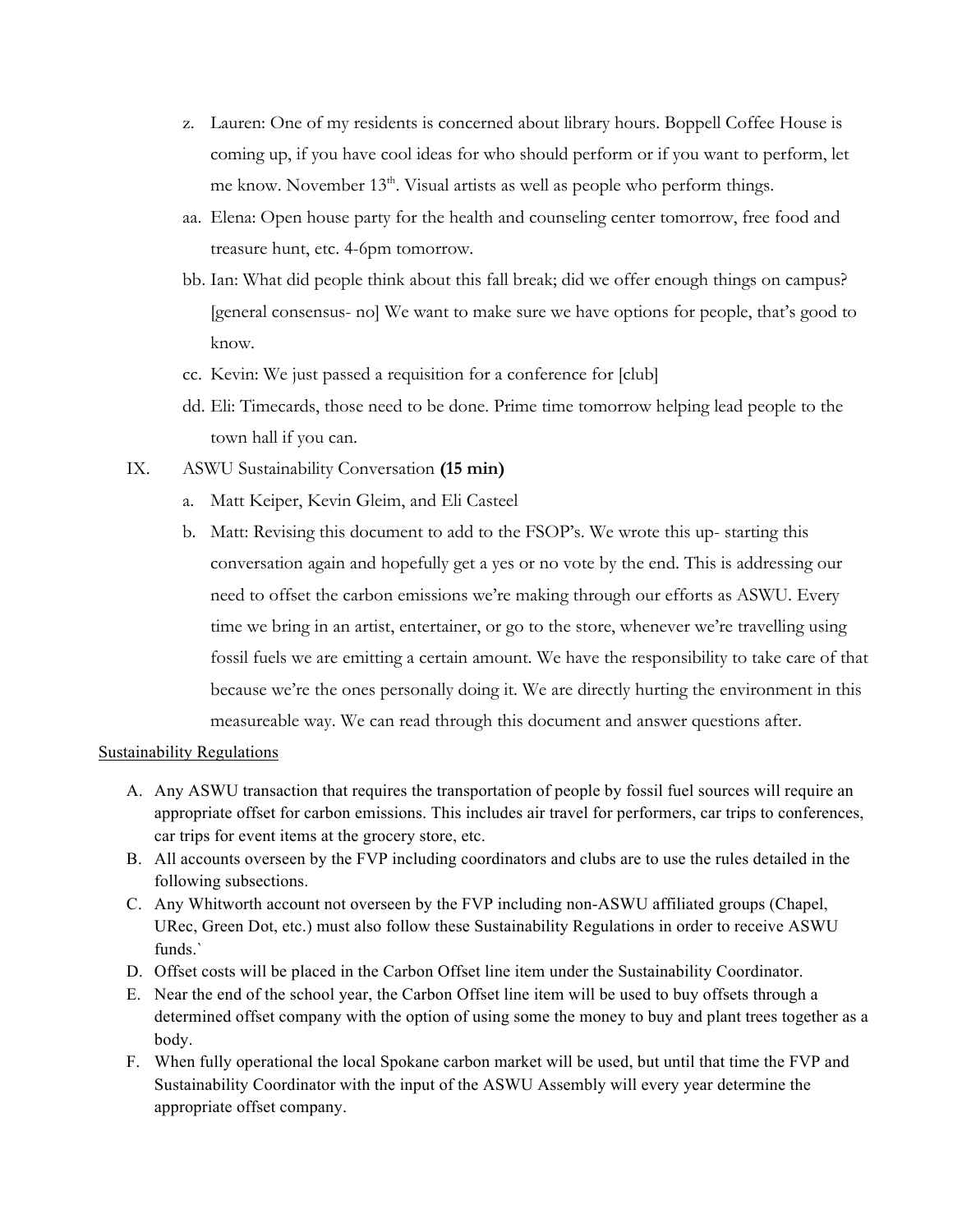- G. When a transaction takes place, a carbon offset of a one dollar minimum will be transferred from the account that the individual used to perform the transaction.
- H. For transportation by land, an additional dollar shall be transferred for every one hundred miles.
- I. For transportation by air, the previously determined offset company will determine the appropriate amount due for each flight.
- J. Exceptions to be determined at the discretion of the Sustainability Coordinator and FVP (e.g. four RA's carpool and perform four transactions from four different accounts. The FVP and the Sustainability Coordinator can decide to split one dollar amongst the four accounts to honor the fact that they carpooled).

\*\*All Whitworth accounts that use ASWU money that are not overseen by the FVP (Chapel, URec, etc.) are to at the minimum follow ASWU Susolution with the ASWU Sustainability Coordinator.\*\*

- c. Aly: So we won't be charging RA's right?
- d. Matt: No because their budget doesn't come from ASWU.
- e. Aly: So it would apply if my RA's were planning something and needed more money…
- f. Matt: It's only if the money comes from ASWU.
- g. Ian: Say I go to Winco and buy a Clif bar before a meeting and I come back with that receipt, is that dollar coming from my pocket?
- h. Matt: The offset cost won't come out of your personal pocket it will come out of the account you use.
- i. Jordan: In a given year what would you estimate the total amount to be? And given that it'll most likely go over the \$5,000 amount that we would need to have students vote on since it's technically their money should we have them vote on it?
- j. Matt: I cant see it being close to \$5,000 in a single year
- k. Kevin: That example doesn't apply. That's for a \$5,000 purchase so they're separate.
- l. Jordan: Just considering if you wanted to put it to a school-wide vote.
- m. Kevin: I processed 3 receipts this week so that would be \$3. Some weeks it'll be more than others.
- n. Graham: Clarification on letter G, maybe clarify that it's when you're using fossil fuels.
- o. Ashton L: You mentioned last week, if you could talk about the plane flight from New York illustrating it's not a huge amount of money.
- p. Matt: Yes round trip to New York the carbon offset would be around \$10, not massive amounts of money. That's probably the maximum amount of money.
- q. Jenna: Residents thought it was a really great idea, I think it's great we're instigating this and a good way to show how we care about the environment. The part about how we will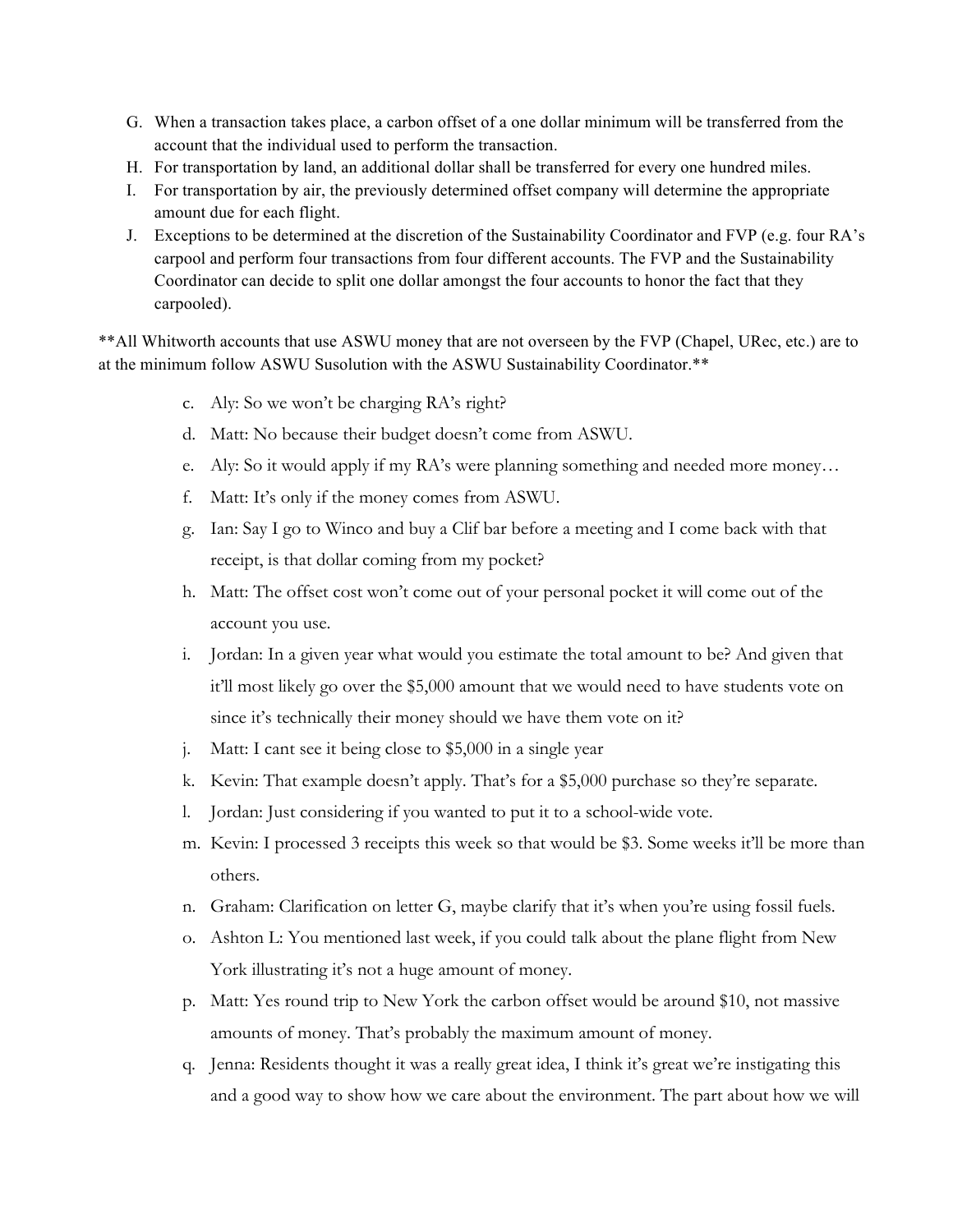use the money- we can use part of the money for things on campus, is it possible to use all the money on campus?

- r. Matt: It would take a larger effort than we're probably willing to do to plant that many trees but we can look at it
- s. Ian: The assembly that year can also make that decision
- t. Maggie: ASWU's money stretches to Chapel, Service Learning, etc. are we also going to regulate them and the subsets of ASWU?
- u. Matt: Yes, if they are going to be taking our money then we want them to follow our rules with that money. We recognize that we can't really oversee that directly, we will just ask that they willingly follow our rules and that we will believe them so it will be on the honor system.
- v. Eli: A good faith policy
- w. Maggie: You haven't chosen an organization?
- x. Matt: We haven't finalized it but we're looking at some now.
- y. Maggie: Money isn't allowed to directly be given to charity so it's not a charity itself right?
- z. Matt: I guess we could look at what the emphasis right now. I wouldn't say we're giving to charity because we're offsetting our own actions. I can look into specifically if they call themselves a charity or not.
- aa. Maryann: Does this take into account things we want to ship here?
- bb. Matt: We want to address our own personal actions first and then move on later. But for now just that.
- cc. Laurel: When someone goes to the store to buy groceries, sometimes I buy personal groceries while buying things for my performers.
- dd. Matt: I think some things that are a little different might be exceptions, due to the discretion of the FVP and the coordinator.
- ee. Laurel: My only concern- it is for the student body, but the non-voting members are the ones who will be affected the most. I think its great but my only concern is if this does end up increasing in cost for carbon emissions, it might increase the amount taken from the budget overtime.
- ff. Eli: We could definitely address that at budget committee.
- gg. Matt: This isn't to try to not make you do events, if you have problems paying for events because of this come talk to us.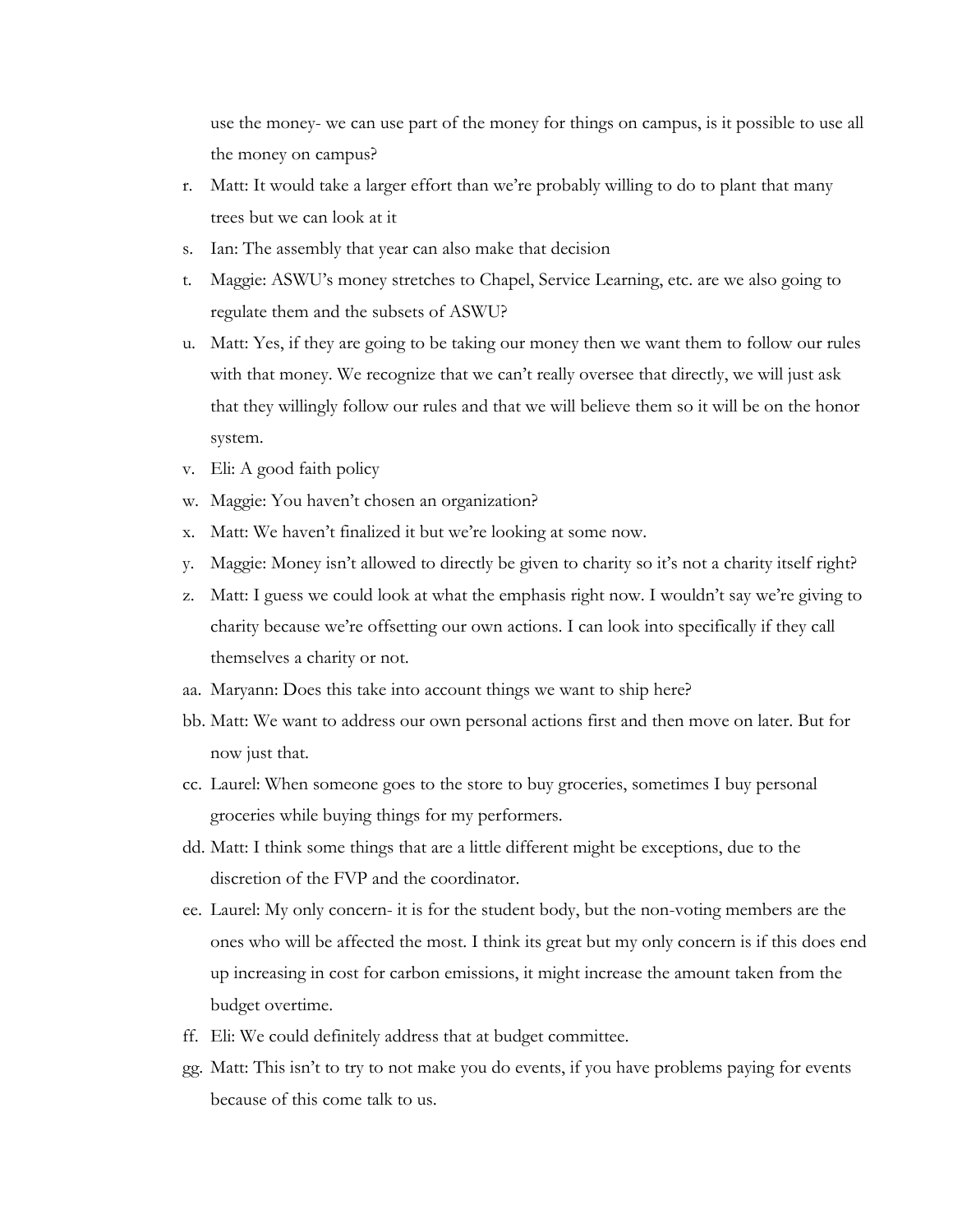- hh. Eli: If there was an event where this was stopping you, I would ask questions of what kind of event is this and what are we trying to do.
- ii. Lauren: When would this go into effect?
- jj. Matt: As soon as we vote on it
- kk. Lauren: How are we telling clubs and the chapel, etc?
- ll. Eli: The places that we've already given that money to would be grandfathered in in the policy. For us in this room that know about it and after club council, you don't hold anyone to something they don't know about
- mm. Matt: We could have a roll out date where we make sure everyone is educated and have a date where it starts or we could find another option
- nn. Lauren: I'm just concerned about clubs.
- oo. Kevin: There's also requisitions.
- pp. Eli: To have a good law it needs to be known.
- qq. Lauren: I think I would appreciate another point on here that requires the sustainability coordinator to come back and report how much has been given.
- rr. Matt: I think we assumed that and didn't put it into words so that's good.
- ss. Joshua: On the good faith policy, that's nice but could we have them follow some regulations for that? I see that phrased as a threat. Should we add a clause in there to require them to provide documentation?
- tt. Samantha: A lot of times these places have other budgets so they could say our money didn't go towards that, etc.
- uu. Eli: The other thing about sustainability initiatives, it's more of a mindset change and how you go about doing business and operations. Pushing the idea of not really forcing anyone to it, so that's the idea behind the good faith policy.
- vv. Matt: I'm wary of putting a punishment policy in. I think maybe we could put something, I think it's on the sustainability coordinator to have a hard conversation with the group using our money and saying are you following these and asking questions about how they are. The obvious punishment would be not giving more money if they don't follow it.

ww. Erika: [comment about the Spokane carbon market]

xx. Matt: There will be a Spokane carbon conference coming up. Putting this money back into our local community is the ideal.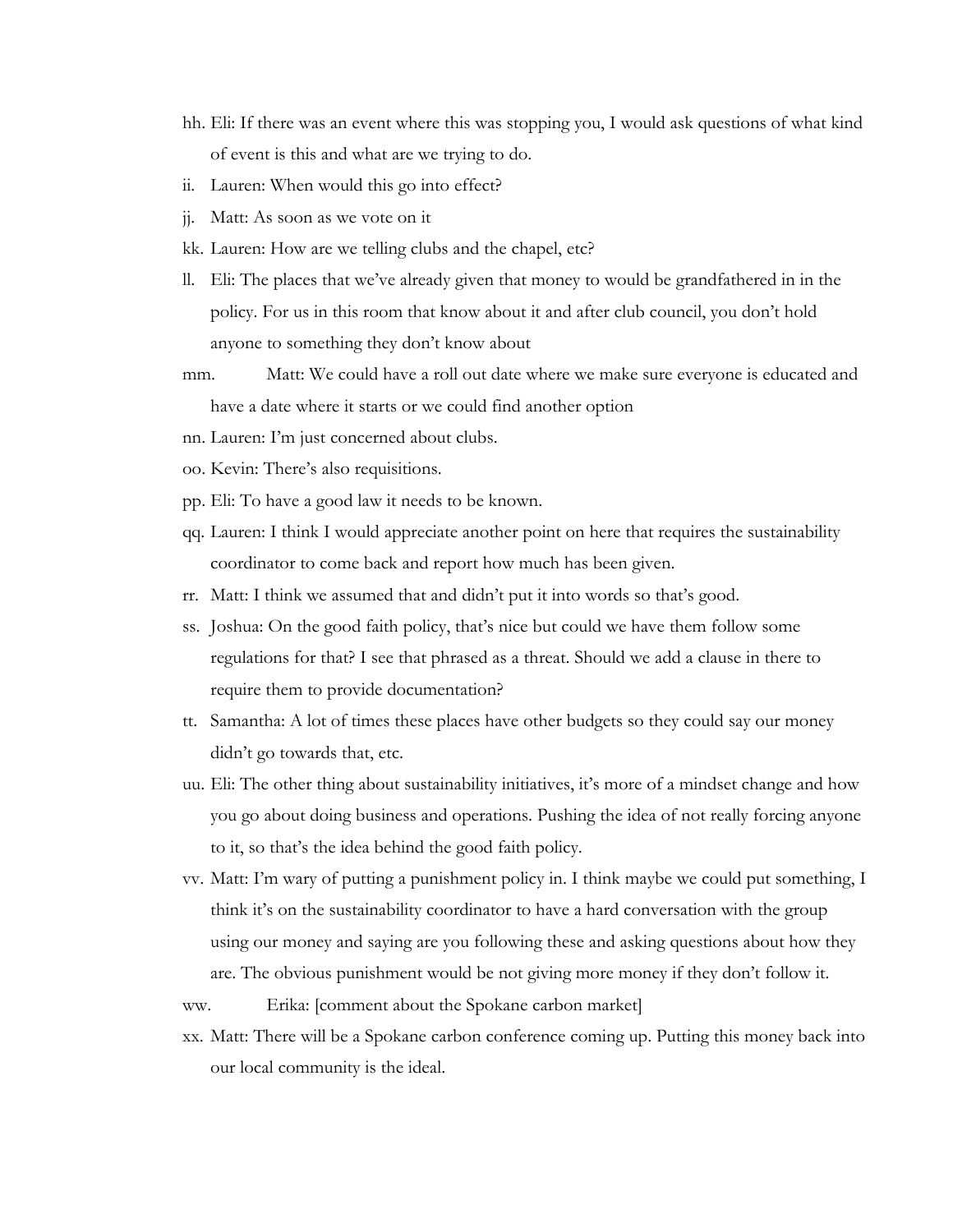- yy. Sam: For organizations on campus that are entrenched in unethical practices but use that money for events that [don't align with those values], would you still grant the money?
- zz. Matt: That would be a decision we make when deciding to give them money or not. That would be in the conversation.

aaa.Sam: So you have the power to say give or don't give the money?

- bbb. Ashton L: That would be in budget committee where we review the FSOP's.
- ccc.Ian: As a coordinator working with a number of clubs, have you talked to clubs and coordinators to see what they think?
- ddd. Matt: I haven't contacted clubs but the purpose of today is to talk to coordinators and everyone else.

eee.Aly: We're also missing our media heads because they're at a conference right now.

fff. Ian: What I'm hearing is we want a straw vote but we want to make sure our whole team is here. I'm hearing that we might want to table this to another time to remember what we talked about, review the minutes. I don't want questions to be re-asked.

ggg. Maggie: Why would you wait on a straw vote?

- hhh. Ian: It's fine to have a straw vote tonight because it doesn't make an actual decision.
- iii. Straw vote taken
- jjj. Bre: Motion to table the conversation to another week.
- kkk. Second
- lll. Jacob: Guests are a part of straw votes, and we're very fickle. We take votes with voting members not here so I think tabling it would just take more time.

mmm. Vote taken, decision made to table the discussion until next week.

# X. FVP **(3 min)**

- a. Updates
- b. [Recorded in the Reports & Vibes section]

# XI. EVP **(2 min)**

a. Updates

b. [Recorded in the Reports & Vibes section]

### XII. President **(5 min)**

a. Task Force Planning on LGB Policies